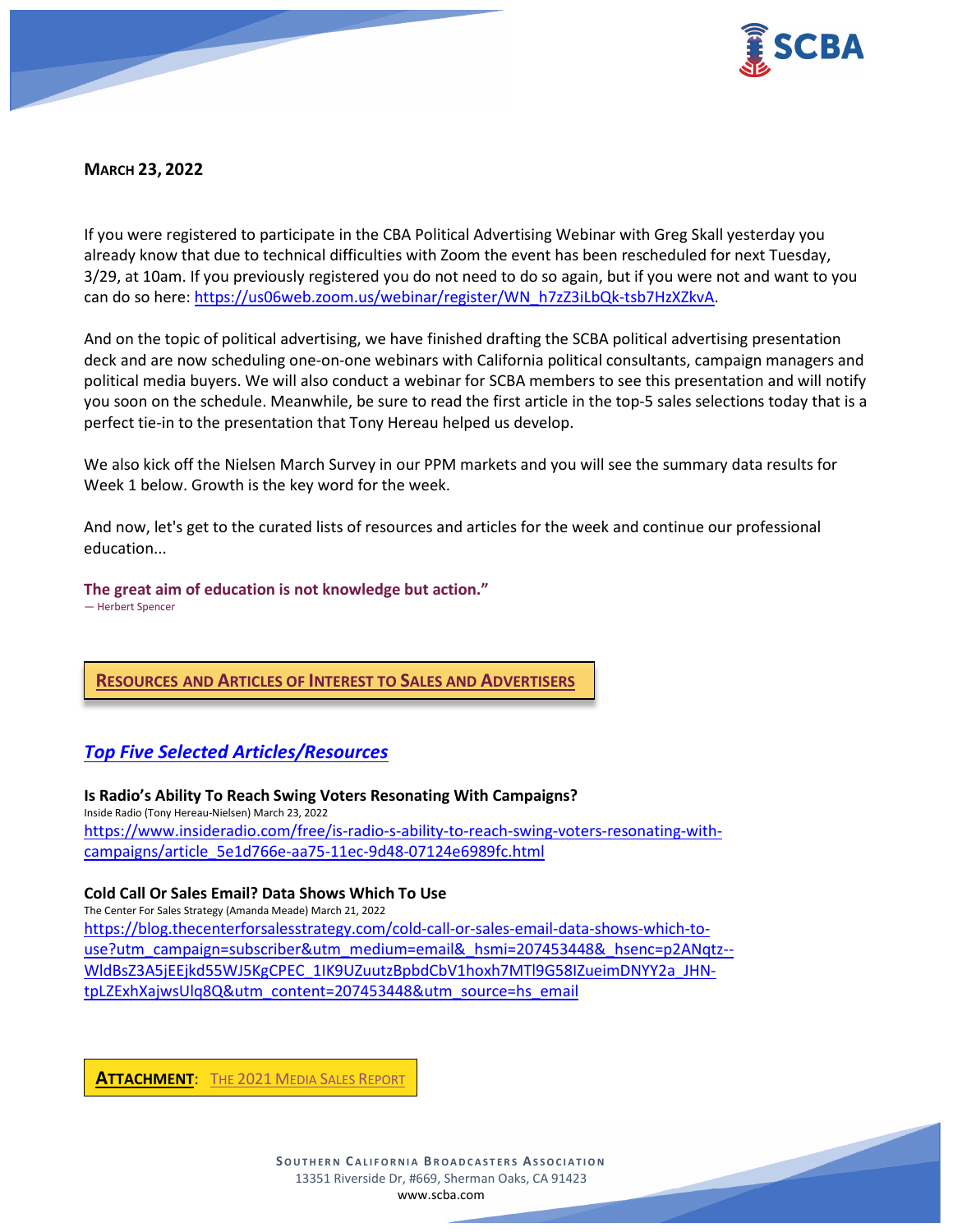

## **Evolve and Embrace Advanced Consultative Selling**

SalesFuel March 19, 2022 <https://salesfuel.com/evolve-and-embrace-advanced-consultative-selling/>

## **Sales Challenges to Expect (and How to Overcome Them)**

SalesFuel March 19, 2022 <https://salesfuel.com/sales-challenges-to-expect-and-how-to-overcome-them/>

**Traditional vs digital marketing: rivals or teammates?** dvm 360 March 18, 2022

<https://www.dvm360.com/view/traditional-vs-digital-marketing-rivals-or-teammates->

# *Curated Articles/Resources for Reference, Background and Tracking*

# **The Expected Big Year For Travel Starts With A Boost In Its Podcast Ad Spending.**

Inside Radio (Magellan AI) March 22, 2022 [https://www.insideradio.com/podcastnewsdaily/the-expected-big-year-for-travel-starts-with-a-boost-in-its](https://www.insideradio.com/podcastnewsdaily/the-expected-big-year-for-travel-starts-with-a-boost-in-its-podcast-ad-spending/article_b20a6c3c-a9fd-11ec-b1d4-83bb1993f1c2.html)[podcast-ad-spending/article\\_b20a6c3c-a9fd-11ec-b1d4-83bb1993f1c2.html](https://www.insideradio.com/podcastnewsdaily/the-expected-big-year-for-travel-starts-with-a-boost-in-its-podcast-ad-spending/article_b20a6c3c-a9fd-11ec-b1d4-83bb1993f1c2.html)

# **Podtrac Says Its Downloads Were Up 55% From A Year Ago; Sports Again The Big Winner.**

Inside Radio March 22, 2022 [https://www.insideradio.com/podcastnewsdaily/podtrac-says-its-downloads-were-up-55-from-a-year-ago](https://www.insideradio.com/podcastnewsdaily/podtrac-says-its-downloads-were-up-55-from-a-year-ago-sports-again-the-big/article_5428be8a-a9fc-11ec-9ce8-93eb0e0b5579.html)[sports-again-the-big/article\\_5428be8a-a9fc-11ec-9ce8-93eb0e0b5579.html](https://www.insideradio.com/podcastnewsdaily/podtrac-says-its-downloads-were-up-55-from-a-year-ago-sports-again-the-big/article_5428be8a-a9fc-11ec-9ce8-93eb0e0b5579.html)

# **How to Improve Digital Advertising ROI for Your Clients**

SalesFuel March 22, 2022 <https://salesfuel.com/how-to-improve-digital-advertising-roi-for-your-clients/>

# **Indeed … A Balance of Top Brands at Radio**

Radio + Television Business Report March 21, 2022 <https://www.rbr.com/indeed-a-balance-of-top-brands-at-radio/>

#### **Nielsen: Broadcast TV Slips to 26% of Total Viewing in Feb. 2022**

TVTech March 19, 2022 <https://www.tvtechnology.com/news/nielsen-broadcast-tv-slips-to-26-of-total-viewing-in-feb-2022>

# **Will Higher Gas Prices Mean Less In-Car Listening? Survey Suggests No Impact For Most Commuters.**

Inside Radio (Civic Science) March 21, 2022

[https://www.insideradio.com/free/will-higher-gas-prices-mean-less-in-car-listening-survey-suggests-no-impact](https://www.insideradio.com/free/will-higher-gas-prices-mean-less-in-car-listening-survey-suggests-no-impact-for-most/article_58bb7092-a8cf-11ec-bbc5-67dedc8fac25.html)[for-most/article\\_58bb7092-a8cf-11ec-bbc5-67dedc8fac25.html](https://www.insideradio.com/free/will-higher-gas-prices-mean-less-in-car-listening-survey-suggests-no-impact-for-most/article_58bb7092-a8cf-11ec-bbc5-67dedc8fac25.html)

## **Motor Mouth: Automakers see huge profits thanks to pandemic The dirty secret of the microchip shortage is that it's been really good for automakers**

Driving (David Booth) March 18, 2022

[https://driving.ca/column/motor-mouth/motor-mouth-automakers-posting-huge-profits-thanks-to-the](https://driving.ca/column/motor-mouth/motor-mouth-automakers-posting-huge-profits-thanks-to-the-pandemic)[pandemic](https://driving.ca/column/motor-mouth/motor-mouth-automakers-posting-huge-profits-thanks-to-the-pandemic)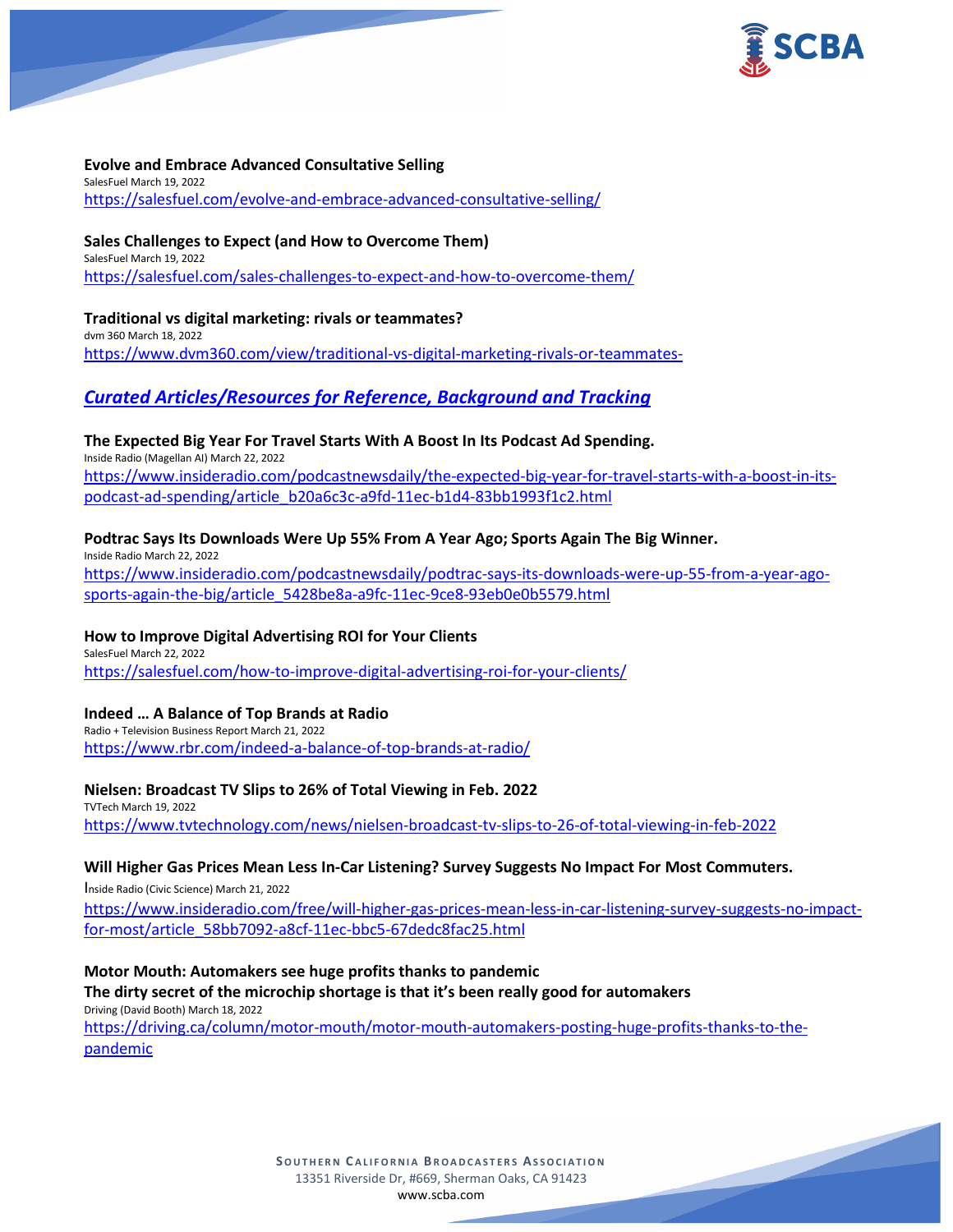

## **February Used Car Sales Up By Double Digits Vs. January.**

Inside Radio (Cox Automotive) March 18, 2022 [https://www.insideradio.com/free/february-used-car-sales-up-by-double-digits-vs-january/article\\_bf53584e](https://www.insideradio.com/free/february-used-car-sales-up-by-double-digits-vs-january/article_bf53584e-a6fc-11ec-88e5-27a756cfa4ae.html)[a6fc-11ec-88e5-27a756cfa4ae.html](https://www.insideradio.com/free/february-used-car-sales-up-by-double-digits-vs-january/article_bf53584e-a6fc-11ec-88e5-27a756cfa4ae.html)

## **Study: Assessing A Changed Retail Landscape**

MediaPost March 18, 2022 [https://www.mediapost.com/publications/article/372198/study-assessing-a-changed-retail](https://www.mediapost.com/publications/article/372198/study-assessing-a-changed-retail-landscape.html?utm_source=newsletter&utm_medium=email&utm_content=readmore&utm_campaign=125653&hashid=mJekFDXrQpCzIaeSPZoRTw)[landscape.html?utm\\_source=newsletter&utm\\_medium=email&utm\\_content=readmore&utm\\_campaign=12565](https://www.mediapost.com/publications/article/372198/study-assessing-a-changed-retail-landscape.html?utm_source=newsletter&utm_medium=email&utm_content=readmore&utm_campaign=125653&hashid=mJekFDXrQpCzIaeSPZoRTw) [3&hashid=mJekFDXrQpCzIaeSPZoRTw](https://www.mediapost.com/publications/article/372198/study-assessing-a-changed-retail-landscape.html?utm_source=newsletter&utm_medium=email&utm_content=readmore&utm_campaign=125653&hashid=mJekFDXrQpCzIaeSPZoRTw)

## **Radio Leads Advertisers To The Top Of Coupon Clippers' Shopping Lists.**

Inside Radio (The Media Audit) March 18, 2022 [https://www.insideradio.com/free/radio-leads-advertisers-to-the-top-of-coupon-clippers-shopping](https://www.insideradio.com/free/radio-leads-advertisers-to-the-top-of-coupon-clippers-shopping-lists/article_59074de2-a685-11ec-b935-af91f84eb534.html)[lists/article\\_59074de2-a685-11ec-b935-af91f84eb534.html](https://www.insideradio.com/free/radio-leads-advertisers-to-the-top-of-coupon-clippers-shopping-lists/article_59074de2-a685-11ec-b935-af91f84eb534.html)

## **Prospecting Nonprofits: It's A Give And Take.**

Inside Radio (RAB) March 18, 2022 [https://www.insideradio.com/free/prospecting-nonprofits-it-s-a-give-and-take/article\\_f1048240-a685-11ec](https://www.insideradio.com/free/prospecting-nonprofits-it-s-a-give-and-take/article_f1048240-a685-11ec-b0b4-cfbf5496820c.html)[b0b4-cfbf5496820c.html](https://www.insideradio.com/free/prospecting-nonprofits-it-s-a-give-and-take/article_f1048240-a685-11ec-b0b4-cfbf5496820c.html)

## **Retail sales to outpace pre-pandemic growth, despite a slowdown in February**

eMarketer March 16, 2022 [https://www.emarketer.com/content/retail-sales-outpace-pre-pandemic-growth-despite-slowdown](https://www.emarketer.com/content/retail-sales-outpace-pre-pandemic-growth-despite-slowdown-february?utm_source=Triggermail&utm_medium=email&utm_campaign=3.22.22&utm_term=eMarketer%20Retail)[february?utm\\_source=Triggermail&utm\\_medium=email&utm\\_campaign=3.22.22&utm\\_term=eMarketer%20Re](https://www.emarketer.com/content/retail-sales-outpace-pre-pandemic-growth-despite-slowdown-february?utm_source=Triggermail&utm_medium=email&utm_campaign=3.22.22&utm_term=eMarketer%20Retail) [tail](https://www.emarketer.com/content/retail-sales-outpace-pre-pandemic-growth-despite-slowdown-february?utm_source=Triggermail&utm_medium=email&utm_campaign=3.22.22&utm_term=eMarketer%20Retail)

**RESOURCES AND ARTICLES OF INTEREST TO MANAGERS FOR PLANNING AND FORECASTING:**

# *Top Five Selected Articles/Resources*

**Triton Launches Automated Ad Placement System** Podcast Business Journal March 23, 2022 [https://podcastbusinessjournal.com/triton-launches-automated-ad-placement](https://podcastbusinessjournal.com/triton-launches-automated-ad-placement-system/?vgo_ee=g4MdIIvetgiR1mkR7kijJ4BI1h38V58Ke8bVrp%2FmcsM%3D)[system/?vgo\\_ee=g4MdIIvetgiR1mkR7kijJ4BI1h38V58Ke8bVrp%2FmcsM%3D](https://podcastbusinessjournal.com/triton-launches-automated-ad-placement-system/?vgo_ee=g4MdIIvetgiR1mkR7kijJ4BI1h38V58Ke8bVrp%2FmcsM%3D)

**Revised MoffettNathanson Ad Forecast Calls For 13% Growth Through 2025.** Inside Radio March 22, 2022 [https://www.insideradio.com/free/revised-moffettnathanson-ad-forecast-calls-for-13-growth-through-](https://www.insideradio.com/free/revised-moffettnathanson-ad-forecast-calls-for-13-growth-through-2025/article_cae3e884-a9ab-11ec-946d-336e3b705505.html)[2025/article\\_cae3e884-a9ab-11ec-946d-336e3b705505.html](https://www.insideradio.com/free/revised-moffettnathanson-ad-forecast-calls-for-13-growth-through-2025/article_cae3e884-a9ab-11ec-946d-336e3b705505.html)

> **SOUTHERN C ALIFORNIA B ROADCASTERS ASSOCIATION** 13351 Riverside Dr, #669, Sherman Oaks, CA 91423 [www.scba.com](http://www.scba.com/)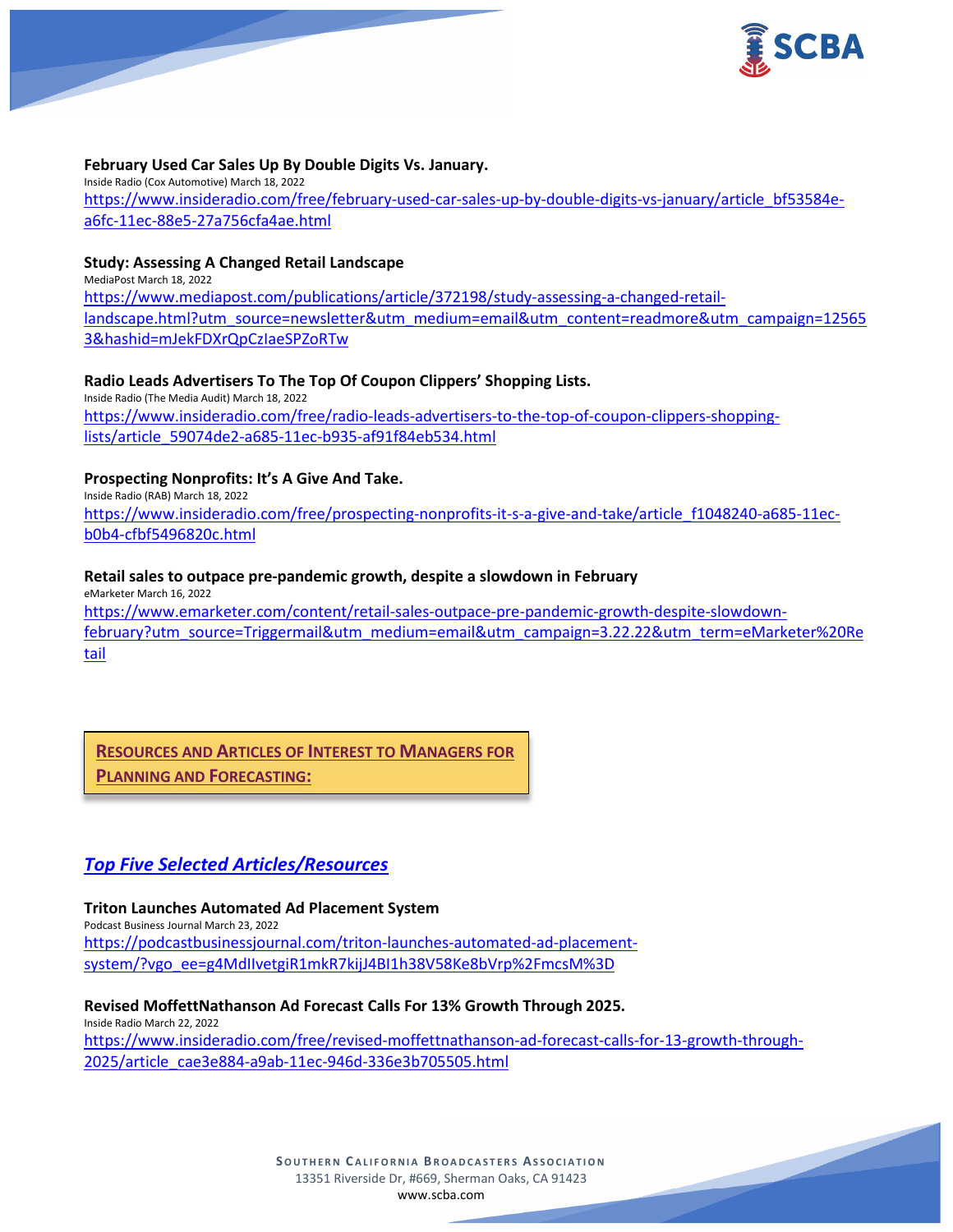

## **NBCU Names iSpot.tv National 'Currency' For Upfront Ad Buys**

MediaPost March 22, 2022 [https://www.mediapost.com/publications/article/372284/nbcu-names-ispottv-national-currency-for](https://www.mediapost.com/publications/article/372284/nbcu-names-ispottv-national-currency-for-upfron.html?utm_source=newsletter&utm_medium=email&utm_content=readmore&utm_campaign=125686&hashid=Xbl3-p0DS1exdHSa15Xu_g)[upfron.html?utm\\_source=newsletter&utm\\_medium=email&utm\\_content=readmore&utm\\_campaign=125686&](https://www.mediapost.com/publications/article/372284/nbcu-names-ispottv-national-currency-for-upfron.html?utm_source=newsletter&utm_medium=email&utm_content=readmore&utm_campaign=125686&hashid=Xbl3-p0DS1exdHSa15Xu_g) [hashid=Xbl3-p0DS1exdHSa15Xu\\_g](https://www.mediapost.com/publications/article/372284/nbcu-names-ispottv-national-currency-for-upfron.html?utm_source=newsletter&utm_medium=email&utm_content=readmore&utm_campaign=125686&hashid=Xbl3-p0DS1exdHSa15Xu_g)

#### **Do Fewer Radios In the Home Present a Problem For Broadcasters?**

Radio + Television Business Report March 17, 20220 <https://www.rbr.com/do-fewer-radios-in-the-home-present-a-problem-for-broadcasters/>

#### **BIA: Local Radio On-Air Ad Spending To Hit \$12.7 Billion In 2022.**

Inside Radio March 15, 2022 [https://www.insideradio.com/free/bia-local-radio-on-air-ad-spending-to-hit-12-7-billion-in-](https://www.insideradio.com/free/bia-local-radio-on-air-ad-spending-to-hit-12-7-billion-in-2022/article_bb22e492-a42c-11ec-8e1a-e366c1b25f35.html)[2022/article\\_bb22e492-a42c-11ec-8e1a-e366c1b25f35.html](https://www.insideradio.com/free/bia-local-radio-on-air-ad-spending-to-hit-12-7-billion-in-2022/article_bb22e492-a42c-11ec-8e1a-e366c1b25f35.html)

# *Curated Articles/Resources for Reference, Background and Tracking*

## **SMI U.S. Ad Market Tracker: A Full Year Of Economic Recovery.**

Inside Radio (Standard Media Index) March 23, 2022 [https://www.insideradio.com/free/smi-u-s-ad-market-tracker-a-full-year-of-economic](https://www.insideradio.com/free/smi-u-s-ad-market-tracker-a-full-year-of-economic-recovery/article_6751dc4e-aa74-11ec-b5ea-636ed3006753.html)[recovery/article\\_6751dc4e-aa74-11ec-b5ea-636ed3006753.html](https://www.insideradio.com/free/smi-u-s-ad-market-tracker-a-full-year-of-economic-recovery/article_6751dc4e-aa74-11ec-b5ea-636ed3006753.html)

#### **Digital Marketing: How Far We've Come… And How Far We Have To Go**

Forbes March 22, 2022 [https://www.forbes.com/sites/forbesbusinesscouncil/2022/03/22/digital-marketing-how-far-weve-come-and](https://www.forbes.com/sites/forbesbusinesscouncil/2022/03/22/digital-marketing-how-far-weve-come-and-how-far-we-have-to-go/?sh=4d2d8ad983c0)[how-far-we-have-to-go/?sh=4d2d8ad983c0](https://www.forbes.com/sites/forbesbusinesscouncil/2022/03/22/digital-marketing-how-far-weve-come-and-how-far-we-have-to-go/?sh=4d2d8ad983c0)

#### **Apple Launching New Metrics For Podcasts**

Podcast Business Journal March 22, 2022 [https://podcastbusinessjournal.com/apple-launching-new-metrics-for](https://podcastbusinessjournal.com/apple-launching-new-metrics-for-podcasts/?vgo_ee=g4MdIIvetgiR1mkR7kijJ4BI1h38V58Ke8bVrp%2FmcsM%3D)[podcasts/?vgo\\_ee=g4MdIIvetgiR1mkR7kijJ4BI1h38V58Ke8bVrp%2FmcsM%3D](https://podcastbusinessjournal.com/apple-launching-new-metrics-for-podcasts/?vgo_ee=g4MdIIvetgiR1mkR7kijJ4BI1h38V58Ke8bVrp%2FmcsM%3D)

#### **What's Stopping Us From Growing?**

The Center For Sales Strategy (Susan McCullin) March 22, 2022 [https://blog.thecenterforsalesstrategy.com/whats-stopping-us-from](https://blog.thecenterforsalesstrategy.com/whats-stopping-us-from-growing?utm_campaign=subscriber&utm_medium=email&_hsmi=207587123&_hsenc=p2ANqtz-9ET2gEuE7nQ4vLVgKSu_1LtrFX2_tsiyUAWoRtE1mM_s9WeyoFVqkYcbrHGGyEmxfg_ikmnhFe-1rFMQi1dkRLMqXLkA&utm_content=207587123&utm_source=hs_email)[growing?utm\\_campaign=subscriber&utm\\_medium=email&\\_hsmi=207587123&\\_hsenc=p2ANqtz-](https://blog.thecenterforsalesstrategy.com/whats-stopping-us-from-growing?utm_campaign=subscriber&utm_medium=email&_hsmi=207587123&_hsenc=p2ANqtz-9ET2gEuE7nQ4vLVgKSu_1LtrFX2_tsiyUAWoRtE1mM_s9WeyoFVqkYcbrHGGyEmxfg_ikmnhFe-1rFMQi1dkRLMqXLkA&utm_content=207587123&utm_source=hs_email)[9ET2gEuE7nQ4vLVgKSu\\_1LtrFX2\\_tsiyUAWoRtE1mM\\_s9WeyoFVqkYcbrHGGyEmxfg\\_ikmnhFe-](https://blog.thecenterforsalesstrategy.com/whats-stopping-us-from-growing?utm_campaign=subscriber&utm_medium=email&_hsmi=207587123&_hsenc=p2ANqtz-9ET2gEuE7nQ4vLVgKSu_1LtrFX2_tsiyUAWoRtE1mM_s9WeyoFVqkYcbrHGGyEmxfg_ikmnhFe-1rFMQi1dkRLMqXLkA&utm_content=207587123&utm_source=hs_email)[1rFMQi1dkRLMqXLkA&utm\\_content=207587123&utm\\_source=hs\\_email](https://blog.thecenterforsalesstrategy.com/whats-stopping-us-from-growing?utm_campaign=subscriber&utm_medium=email&_hsmi=207587123&_hsenc=p2ANqtz-9ET2gEuE7nQ4vLVgKSu_1LtrFX2_tsiyUAWoRtE1mM_s9WeyoFVqkYcbrHGGyEmxfg_ikmnhFe-1rFMQi1dkRLMqXLkA&utm_content=207587123&utm_source=hs_email)

#### **The "Thing" About Radio And Cars**

Jacobs Media Strategies (Fred Jacobs) March 22, 2022 <https://jacobsmedia.com/the-thing-about-radio-and-cars/>

## **NAB Launches Attack Ads Ahead Of Royalty Bill's Expected Advance In Congress.**

Inside Radio March 22, 2022 [https://www.insideradio.com/free/nab-launches-attack-ads-ahead-of-royalty-bill-s-expected-advance-in](https://www.insideradio.com/free/nab-launches-attack-ads-ahead-of-royalty-bill-s-expected-advance-in-congress/article_c7febc80-a9aa-11ec-b491-e7a781133320.html)[congress/article\\_c7febc80-a9aa-11ec-b491-e7a781133320.html](https://www.insideradio.com/free/nab-launches-attack-ads-ahead-of-royalty-bill-s-expected-advance-in-congress/article_c7febc80-a9aa-11ec-b491-e7a781133320.html)

> **SOUTHERN C ALIFORNIA B ROADCASTERS ASSOCIATION** 13351 Riverside Dr, #669, Sherman Oaks, CA 91423 [www.scba.com](http://www.scba.com/)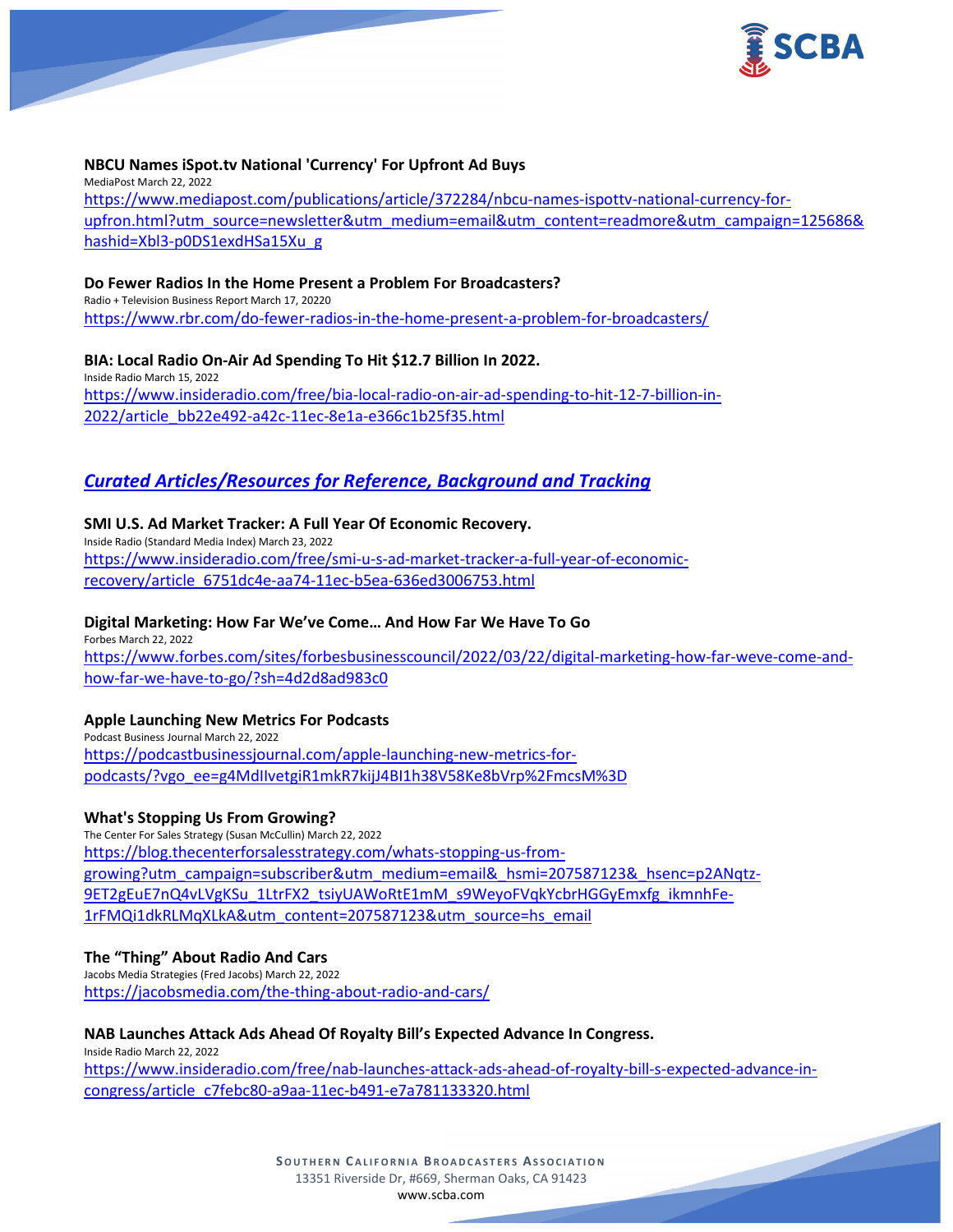

## **Podcast Listeners Are Speeding Up In-Car Consumption.**

Inside Radio (NuVoodoo) March 22, 2022 [https://www.insideradio.com/free/podcast-listeners-are-speeding-up-in-car-consumption/article\\_69867ec6](https://www.insideradio.com/free/podcast-listeners-are-speeding-up-in-car-consumption/article_69867ec6-a9ab-11ec-a0ac-5f1bd4363efd.html) [a9ab-11ec-a0ac-5f1bd4363efd.html](https://www.insideradio.com/free/podcast-listeners-are-speeding-up-in-car-consumption/article_69867ec6-a9ab-11ec-a0ac-5f1bd4363efd.html)

#### **50% To 60% Of 'Lost' Linear TV Ad Spend Going To AVOD Platforms**

MediaPost March 22, 2022 [https://www.mediapost.com/publications/article/372294/50-to-60-of-lost-linear-tv-ad-spend-going-to](https://www.mediapost.com/publications/article/372294/50-to-60-of-lost-linear-tv-ad-spend-going-to-a.html?utm_source=newsletter&utm_medium=email&utm_content=headline&utm_campaign=125690&hashid=0GmwUb-VQzGl9svJRwTNr)[a.html?utm\\_source=newsletter&utm\\_medium=email&utm\\_content=headline&utm\\_campaign=125690&hashid](https://www.mediapost.com/publications/article/372294/50-to-60-of-lost-linear-tv-ad-spend-going-to-a.html?utm_source=newsletter&utm_medium=email&utm_content=headline&utm_campaign=125690&hashid=0GmwUb-VQzGl9svJRwTNr) [=0GmwUb-VQzGl9svJRwTNr](https://www.mediapost.com/publications/article/372294/50-to-60-of-lost-linear-tv-ad-spend-going-to-a.html?utm_source=newsletter&utm_medium=email&utm_content=headline&utm_campaign=125690&hashid=0GmwUb-VQzGl9svJRwTNr)

## **Radio Industry Needs To Supply Radios**

Radio Ink March 21, 2022 <https://radioink.com/2022/03/21/radio-industry-needs-to-supply-radios/>

## **Small Businesses Value Social Media Over All Other Digital Marketing Channels**

Cision PR Newswire March 21, 2022 [https://www.prnewswire.com/news-releases/small-businesses-value-social-media-over-all-other-digital](https://www.prnewswire.com/news-releases/small-businesses-value-social-media-over-all-other-digital-marketing-channels-301505849.html)[marketing-channels-301505849.html](https://www.prnewswire.com/news-releases/small-businesses-value-social-media-over-all-other-digital-marketing-channels-301505849.html)

#### **Nielsen's Stock Tumbles Following Spurned Takeover Bid.**

Inside Radio March 21, 2022 [https://www.insideradio.com/free/nielsen-s-stock-tumbles-following-spurned-takeover-bid/article\\_387ed418](https://www.insideradio.com/free/nielsen-s-stock-tumbles-following-spurned-takeover-bid/article_387ed418-a95b-11ec-901d-33daa7db3aa5.html) [a95b-11ec-901d-33daa7db3aa5.html](https://www.insideradio.com/free/nielsen-s-stock-tumbles-following-spurned-takeover-bid/article_387ed418-a95b-11ec-901d-33daa7db3aa5.html)

## **Are You Doing What You Ask Your Clients To Do?**

Radio Ink (Rick Fink) March 21, 2022 <https://radioink.com/2022/03/21/are-you-doing-what-you-ask-your-clients-to-do/>

## **Sales Managers: Power Of Belief + Encouragement**

Radio Ink (Loyd Ford) March 21, 2022 <https://radioink.com/2022/03/21/sales-managers-power-of-belief-encouragement/>

## **Big Ad Agencies Look To Create New Content Rating Service For Podcasts.**

Inside Radio (MediaPost/Newsguard) March 21, 2022 [https://www.insideradio.com/free/big-ad-agencies-look-to-create-new-content-rating-service-for](https://www.insideradio.com/free/big-ad-agencies-look-to-create-new-content-rating-service-for-podcasts/article_336a3c06-a8cf-11ec-8e24-e731224cb888.html)[podcasts/article\\_336a3c06-a8cf-11ec-8e24-e731224cb888.html](https://www.insideradio.com/free/big-ad-agencies-look-to-create-new-content-rating-service-for-podcasts/article_336a3c06-a8cf-11ec-8e24-e731224cb888.html)

# **Podcasting's Most Controversial Statistic**

Tom Webster-I Hear Things March 18, 2022 [https://tomwebster.media/podcastings-most-controversial](https://tomwebster.media/podcastings-most-controversial-stat/?utm_source=podnews.net&utm_medium=email&utm_campaign=podnews.net:2022-03-21)[stat/?utm\\_source=podnews.net&utm\\_medium=email&utm\\_campaign=podnews.net:2022-03-21](https://tomwebster.media/podcastings-most-controversial-stat/?utm_source=podnews.net&utm_medium=email&utm_campaign=podnews.net:2022-03-21)

#### **In 2022, 19.0 million people will be online sports bettors in the US**

eMarketer March 18, 2022 <https://www.emarketer.com/content/online-sports-bettors-us?ecid=NL1001>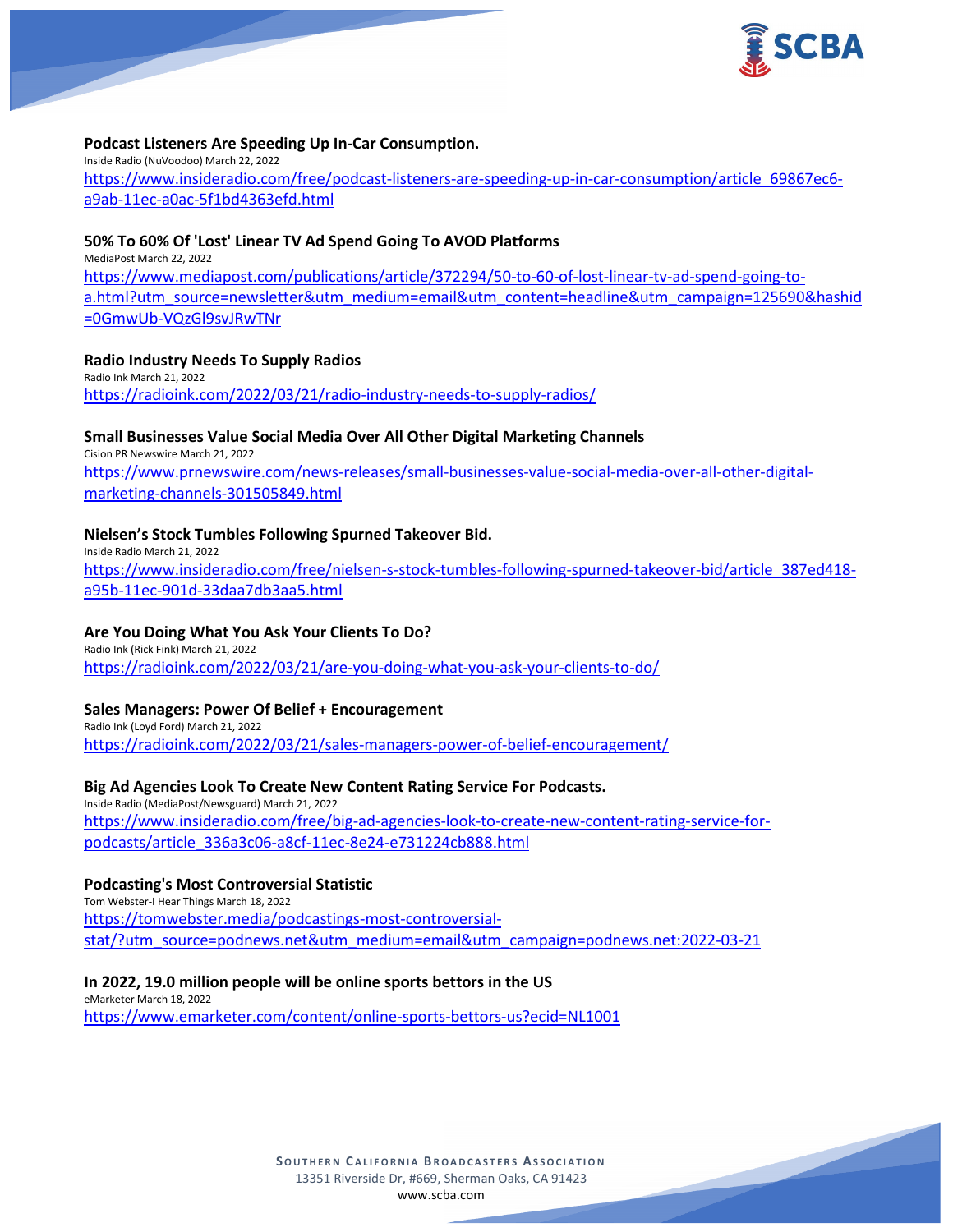

## **U.S. Ad Market Marks A Full-Year Of Economic Recovery In February**

MediaPost March 18, 2022 [https://www.mediapost.com/publications/article/372210/us-ad-market-marks-a-full-year-of-economic](https://www.mediapost.com/publications/article/372210/us-ad-market-marks-a-full-year-of-economic-recov.html?utm_source=newsletter&utm_medium=email&utm_content=headline&utm_campaign=125642&hashid=0GmwUb-VQzGl9svJRwTNrA)[recov.html?utm\\_source=newsletter&utm\\_medium=email&utm\\_content=headline&utm\\_campaign=125642&ha](https://www.mediapost.com/publications/article/372210/us-ad-market-marks-a-full-year-of-economic-recov.html?utm_source=newsletter&utm_medium=email&utm_content=headline&utm_campaign=125642&hashid=0GmwUb-VQzGl9svJRwTNrA) [shid=0GmwUb-VQzGl9svJRwTNrA](https://www.mediapost.com/publications/article/372210/us-ad-market-marks-a-full-year-of-economic-recov.html?utm_source=newsletter&utm_medium=email&utm_content=headline&utm_campaign=125642&hashid=0GmwUb-VQzGl9svJRwTNrA)

#### **Comscore, SMI Strike Deal For Advanced eCPM Metric**

MediaPost March 17, 2022 [https://www.mediapost.com/publications/article/372199/comscore-smi-strike-deal-for-advanced-ecpm](https://www.mediapost.com/publications/article/372199/comscore-smi-strike-deal-for-advanced-ecpm-metric.html?utm_source=newsletter&utm_medium=email&utm_content=headline&utm_campaign=125642&hashid=0GmwUb-VQzGl9svJRwTNrA)[metric.html?utm\\_source=newsletter&utm\\_medium=email&utm\\_content=headline&utm\\_campaign=125642&h](https://www.mediapost.com/publications/article/372199/comscore-smi-strike-deal-for-advanced-ecpm-metric.html?utm_source=newsletter&utm_medium=email&utm_content=headline&utm_campaign=125642&hashid=0GmwUb-VQzGl9svJRwTNrA) [ashid=0GmwUb-VQzGl9svJRwTNrA](https://www.mediapost.com/publications/article/372199/comscore-smi-strike-deal-for-advanced-ecpm-metric.html?utm_source=newsletter&utm_medium=email&utm_content=headline&utm_campaign=125642&hashid=0GmwUb-VQzGl9svJRwTNrA)

**Four Predictions For Digital Marketing In 2022** Forbes March 17, 2022 [https://www.forbes.com/sites/forbescommunicationscouncil/2022/03/17/four-predictions-for-digital](https://www.forbes.com/sites/forbescommunicationscouncil/2022/03/17/four-predictions-for-digital-marketing-in-2022/?sh=7b9ae8e97ccb)[marketing-in-2022/?sh=7b9ae8e97ccb](https://www.forbes.com/sites/forbescommunicationscouncil/2022/03/17/four-predictions-for-digital-marketing-in-2022/?sh=7b9ae8e97ccb)

#### **Nielsen PPM Audience Weekly Trends**

**Here are the audience trends for our PPM markets for March Week 1 (March 2 - 8, 2022). We kick off the March Survey with a week where all metrics across all three markets show growth.**

#### **Los Angeles (Metro 12+ Population 11,469,700)**

#### **AQH:**

Nov Monthly - 678,200 Dec Monthly - 662,200 Hol Monthly - 613,500

Jan Monthly - 580,600 Feb Monthly - 620,100

Mar Week 1 - 629,900

**Cume:**

Nov Monthly - 10,281,100 Dec Monthly - 10,414,000 Hol Monthly - 10,147,400

Jan Monthly - 9,902,300 Feb Monthly -10,026,000

Mar Week 1 - 10,180,800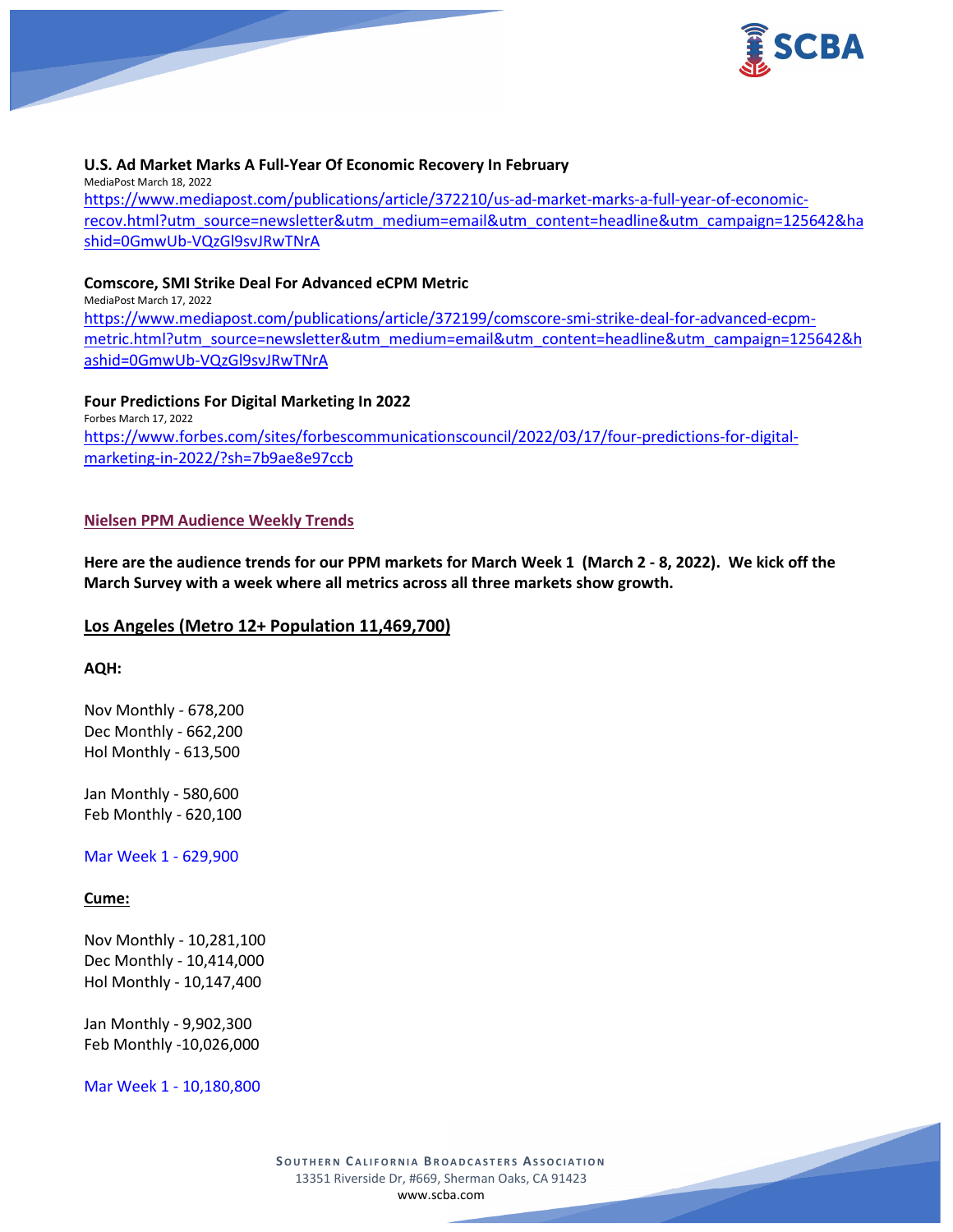



# **Riverside/San Bernardino (Metro 12+ Population 2,145,300)**

**AQH:**

Nov Monthly - 119,700 Dec Monthly - 114,800 Hol Monthly - 95,700

Jan Monthly - 99,400 Feb Monthly -113,800

# Mar Week 1 - 122,600

## **Cume:**

Nov Monthly - 1,936,300 Dec Monthly - 1,904,700 Hol Monthly - 1,810,400

Jan Monthly - 1,810,400 Feb Monthly - 1,894,000

Mar Week 1 - 1,893,300

# **San Diego (Metro 12+ Population 2,873,100)**

#### **AQH:**

Nov Monthly - 141,400 Dec Monthly - 131,500 Hol Monthly - 118,500

Jan Monthly - 119,000 Feb Monthly - 124,000

Mar Week 1 - 124,700